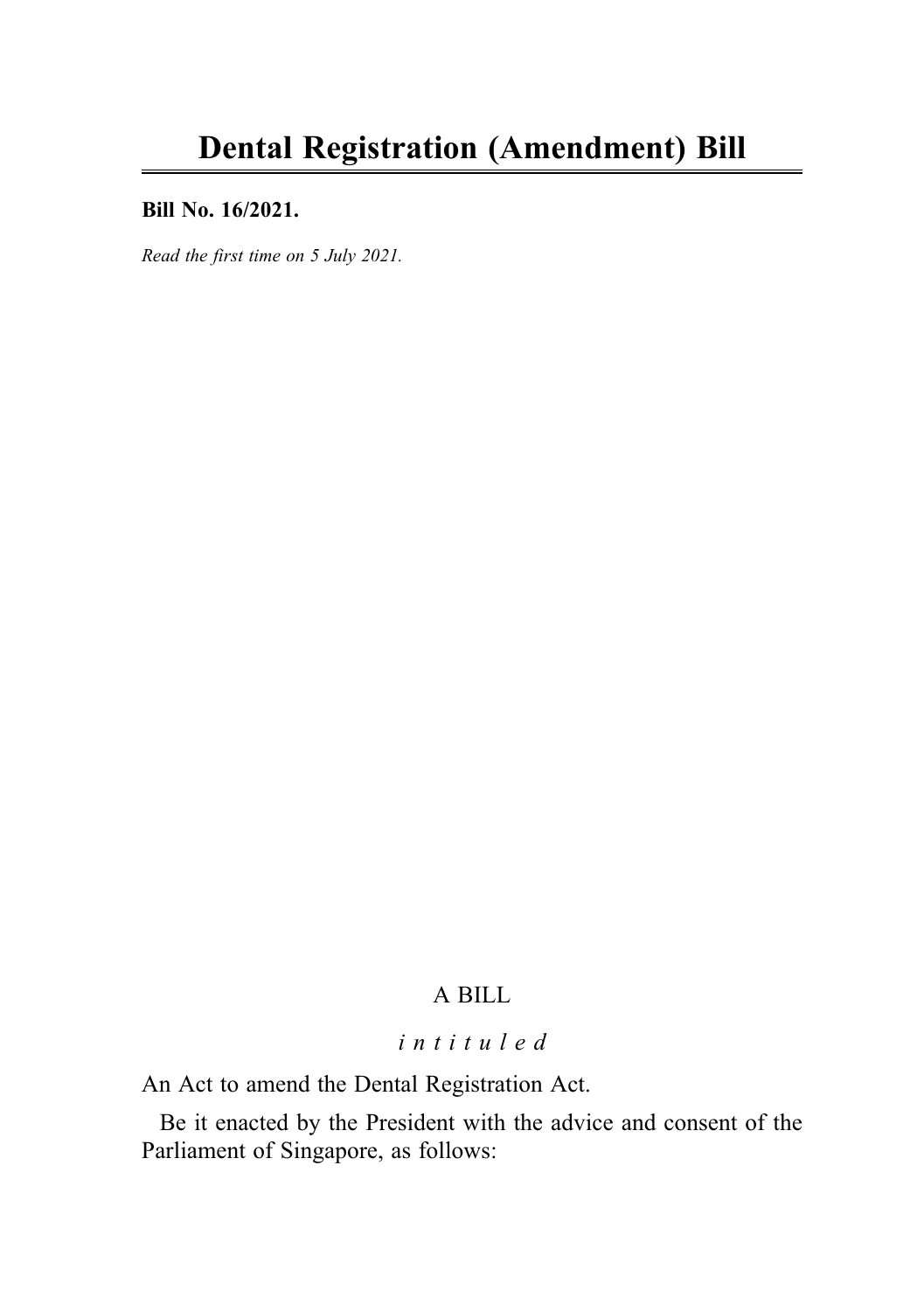#### Short title and commencement

1. This Act is the Dental Registration (Amendment) Act 2021 and comes into operation on a date that the Minister appoints by notification in the Gazette.

### <sup>5</sup> Amendment of section 13

2. Section 13(1) of the Dental Registration Act (called in this Act the principal Act) is amended by deleting the words "and (2)" in paragraph  $(a)(i)(A)$  and substituting the words ", (2) and (3)".

# Repeal and re-enactment of section 14

<sup>10</sup> 3. Section 14 of the principal Act is repealed and the following section substituted therefor:

### "Full registration

14.—(1) Subject to subsection  $(4)$  and section 15(1), (2) and (5), the Council must, upon receiving an application for full <sup>15</sup> registration from a person who holds a Singapore degree, register the person as a fully registered dentist.

(2) Subject to subsection (4), the Council may, upon receiving an application for full registration from a person who does not hold a Singapore degree but holds another qualification <sup>20</sup> recognised by the Council, register the person as a fully registered dentist if the person satisfies the Council that the person has special knowledge and skill and sufficient experience in any particular branch of dentistry.

(3) The Council may, upon receiving an application for full <sup>25</sup> registration under section 14A(6) from a person and having regard to —

- (a) the knowledge and skill shown and the experience acquired by the person; and
- (b) the report or reports of the fully registered dentist or  $30$  dentists mentioned in section  $14A(4)(a)$  and  $(aa)$ ,

register the person as a fully registered dentist.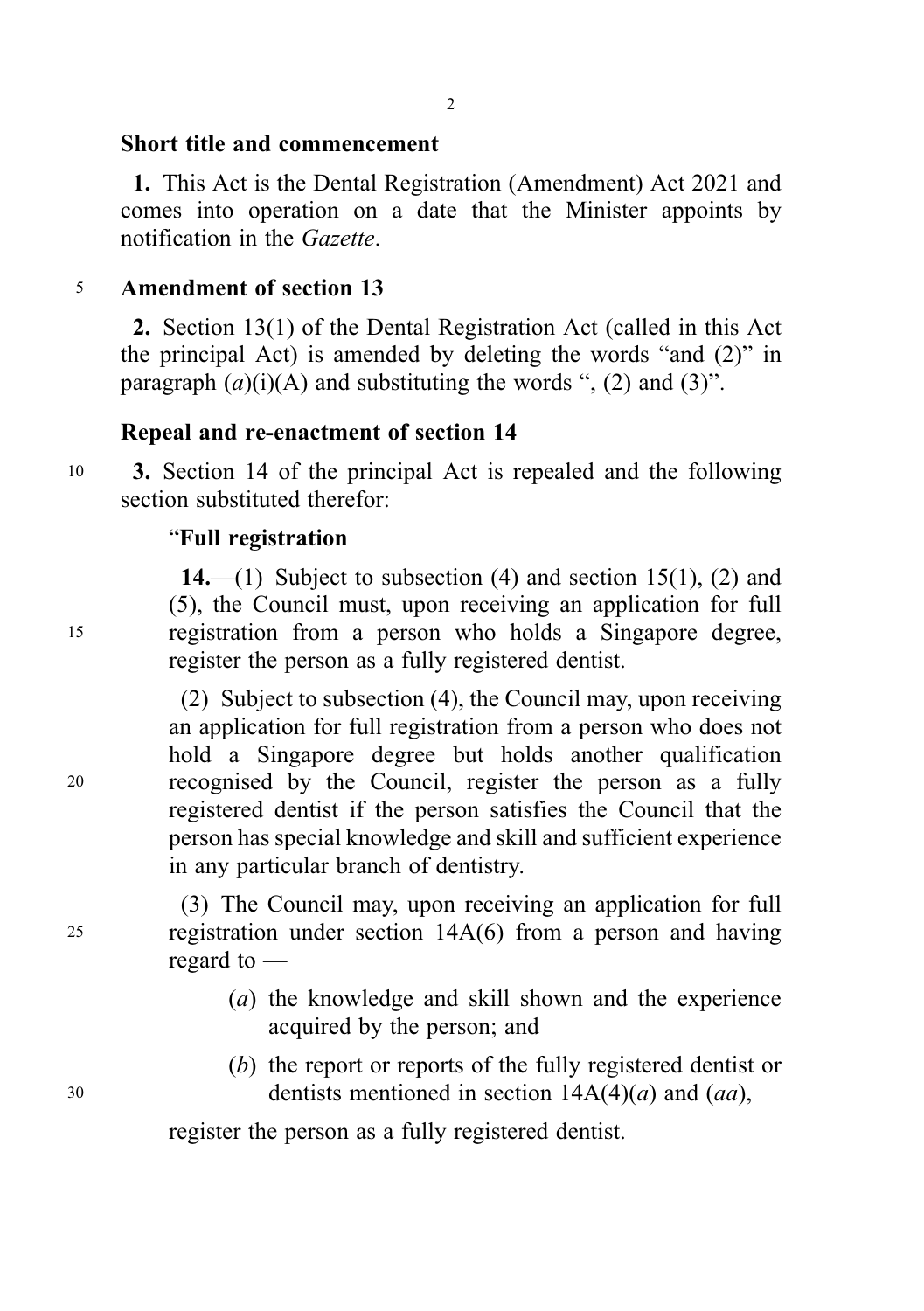(4) The Council may, if it is of the view that it is not in the public interest for a person mentioned in subsection (1) or (2) to be registered as a fully registered dentist, direct that the person be registered as a dentist with conditional registration under section 14A(1) instead.".

# Amendment of section 14A

- 4. Section 14A of the principal Act is amended
	- (a) by deleting subsections (1) and (2) and substituting the following subsections:

"(1) The Council may register any of the following  $10$ persons as a dentist with conditional registration:

- (*a*) a person mentioned in section  $14(4)$ ;
- (*b*) a person who
	- (i) holds a degree in dentistry from a university specified in the Schedule; 15
	- (ii) has been selected for employment in Singapore as a dentist in any hospital or other institution or dental practice approved by the Council; and
	- (iii) has passed an examination (whether 20 conducted or arranged by the Council, or by such other person as the Council appoints) demonstrating to the satisfaction of the Council that the applicant has the requisite <sup>25</sup> knowledge, skill and experience which are necessary for practice as a dentist (called in this section a qualifying examination);
- $\left(c\right)$  a person who 30
	- (i) has been selected for employment in Singapore as a dentist in any hospital

3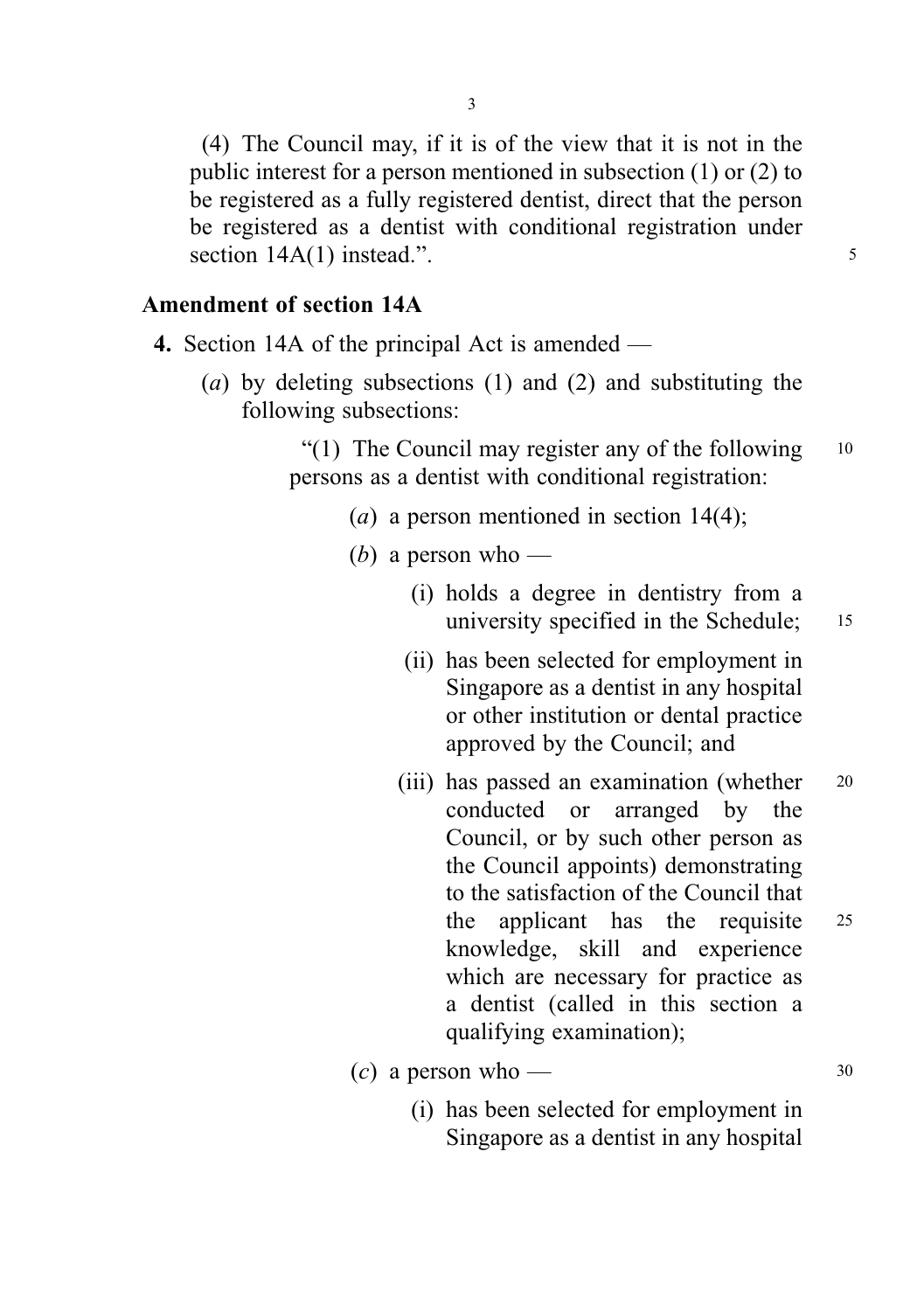|    | or other institution or dental practice<br>approved by the Council; and                                                                                                                           |
|----|---------------------------------------------------------------------------------------------------------------------------------------------------------------------------------------------------|
| 5  | $(ii)$ is, under subsection $(2)$ , permitted by<br>the Council to sit for and has passed a<br>qualifying examination.                                                                            |
|    | (2) The Council may permit a person who does not<br>hold a Singapore degree or a degree in dentistry from<br>a university specified in the Schedule to sit for a<br>qualifying examination if —   |
| 10 | (a) the person holds a degree in dentistry that<br>is, in the opinion of the Council, not lower<br>in standing than a degree in dentistry from<br>a university specified in that Schedule;        |
| 15 | (b) the person possesses dental knowledge,<br>experience and skill which the Council<br>considers to be of a standing not lower than<br>that of a person practising as a dentist in<br>Singapore; |
| 20 | $(c)$ it is in the interest of the profession to<br>develop an area of dental knowledge or<br>skill in Singapore; or                                                                              |
|    | (d) it is otherwise in the public interest to<br>permit the person to sit for the qualifying<br>examination.";                                                                                    |
| 25 | $(b)$ by deleting the words "a fully registered dentist" in<br>subsection $(4)(a)$ and substituting the words "one<br><b>or</b><br>more fully registered dentists";                               |
| 30 | (c) by deleting the word "and" at the end of paragraph $(a)$ of<br>subsection (4), and by inserting immediately thereafter the<br>following paragraph:                                            |
|    | "( <i>aa</i> ) that the person's performance is subject to<br>review by the fully registered dentist or<br>dentists, as the case may be; and";                                                    |
|    | (d) by deleting subsection $(7)$ ; and                                                                                                                                                            |
|    |                                                                                                                                                                                                   |

4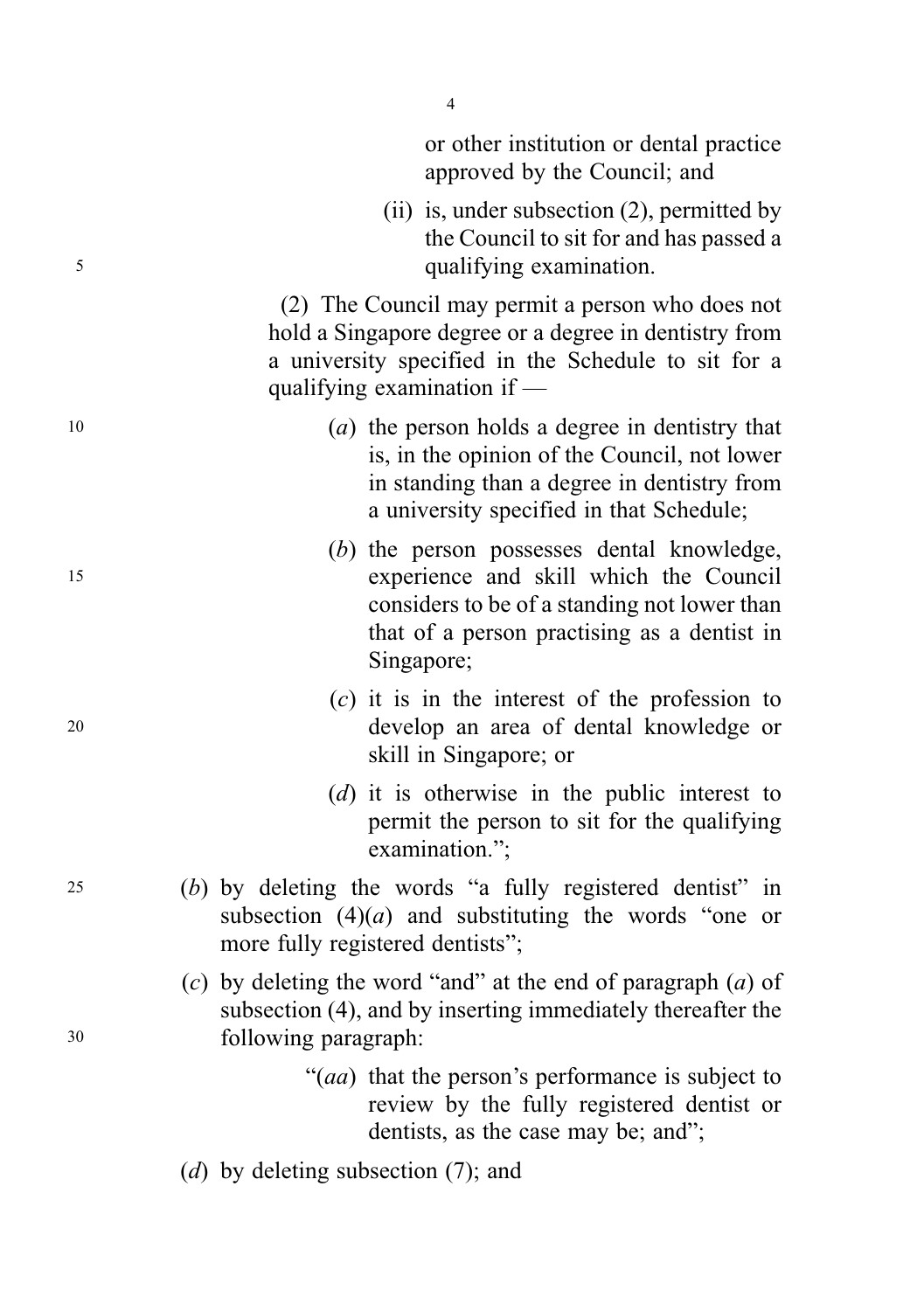(e) by renumbering subsection (8) as subsection (7).

# Amendment of section 21A

5. Section 21A(5) of the principal Act is amended by deleting the words "knowledge and skill and has acquired the experience which is" and substituting the words "requisite knowledge, skill and 5 experience which are".

### Amendment of section 54

(a) by deleting subsections (1) and (2) and substituting the following subsections: 10

> "(1) All fees, penalties and other moneys payable to the Council under this Act or any regulations made under this Act that are not paid are recoverable as a debt due to the Council.

(2) Subject to subsection (2A), all fees and other <sup>15</sup> moneys (other than penalties) collected or recovered by the Council under this Act or any regulations made under this Act are to be paid to the Council.

(2A) All penalties collected or recovered under this Act or any regulations made under this Act must be 20 paid into the Consolidated Fund."; and

(b) by inserting, immediately after the word "Council" in the section heading, the word ", etc.".

# Repeal and re-enactment of section 58

7. Section 58 of the principal Act is repealed and the following <sup>25</sup> section substituted therefor:

# "Protection from personal liability

58. No liability shall lie against —

(a) any member of the Council;

<sup>6.</sup> Section 54 of the principal Act is amended —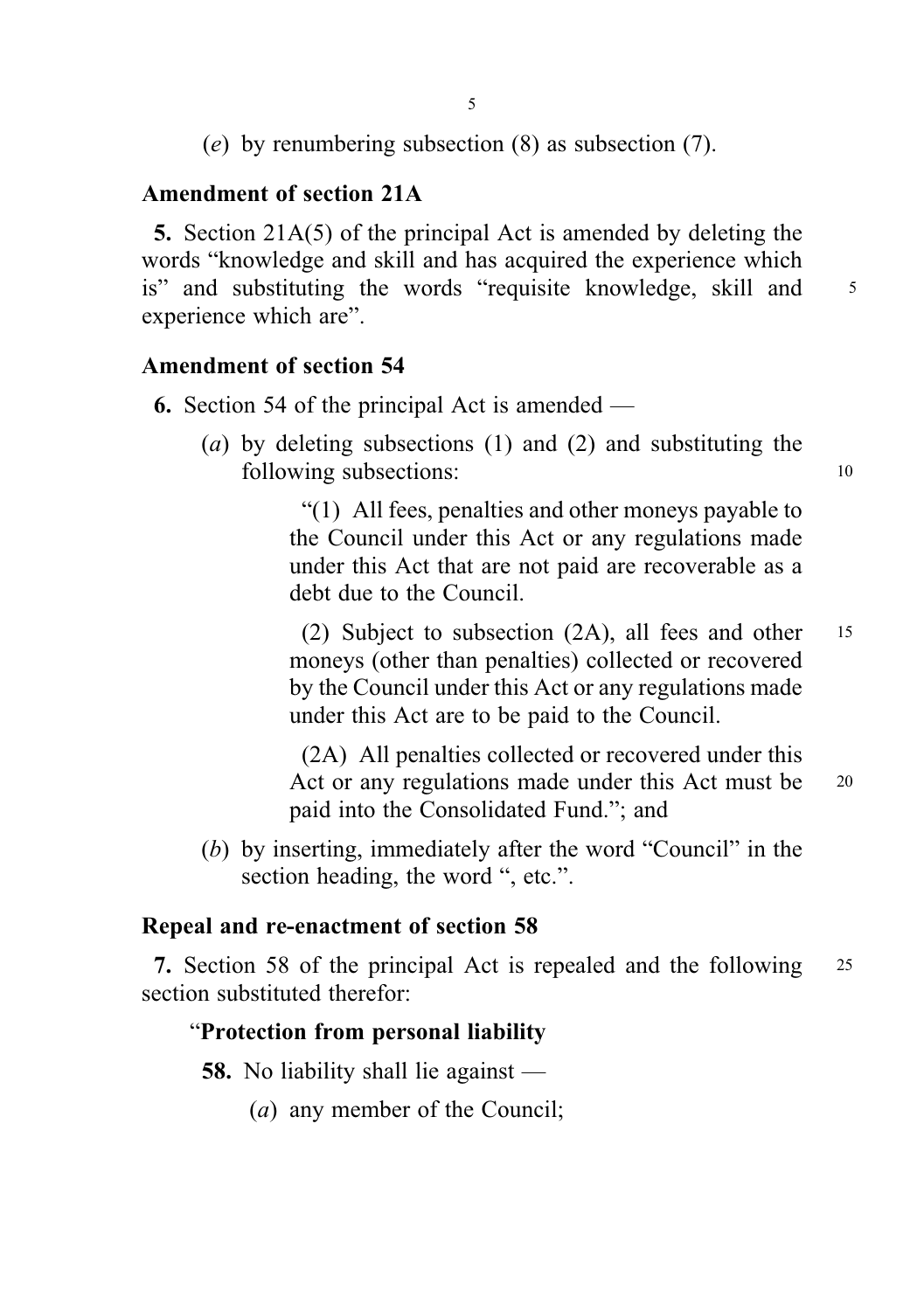- (*b*) any member of
	- (i) the Dental Specialists Accreditation Board; and
- (ii) any committee appointed by the Dental Specialists Accreditation Board under <sup>5</sup> section 32A(10);
	- (c) the chairman of the Complaints Panel;
	- (*d*) any member of
		- (i) any Complaints Committee, Disciplinary Committee or Interim Orders Committee;
- <sup>10</sup> (ii) the Health Committee; and
	- (iii) any committee appointed by the Council under this Act; or
	- (e) any employee of the Council or any other person acting under the direction of the Council,
- <sup>15</sup> for anything which is done or purported to be done, or omitted to be done, in good faith and with reasonable care in the exercise or purported exercise of any power or the performance or purported performance of any function under this Act or any regulations made under this Act.".

### <sup>20</sup> Amendment of section 61B

- 8. Section 61B of the principal Act is amended
	- (a) by inserting, immediately after the word "Act" in subsection (1), the words "or any regulations made under this Act,"; and
- <sup>25</sup> (b) by deleting the words "shall be paid to the Council" in subsection (4) and substituting the words "must be paid into the Consolidated Fund".

### Amendment of section 61C

9. Section 61C of the principal Act is amended by inserting, <sup>30</sup> immediately after the word "Act", the words "or any regulations made under this Act,".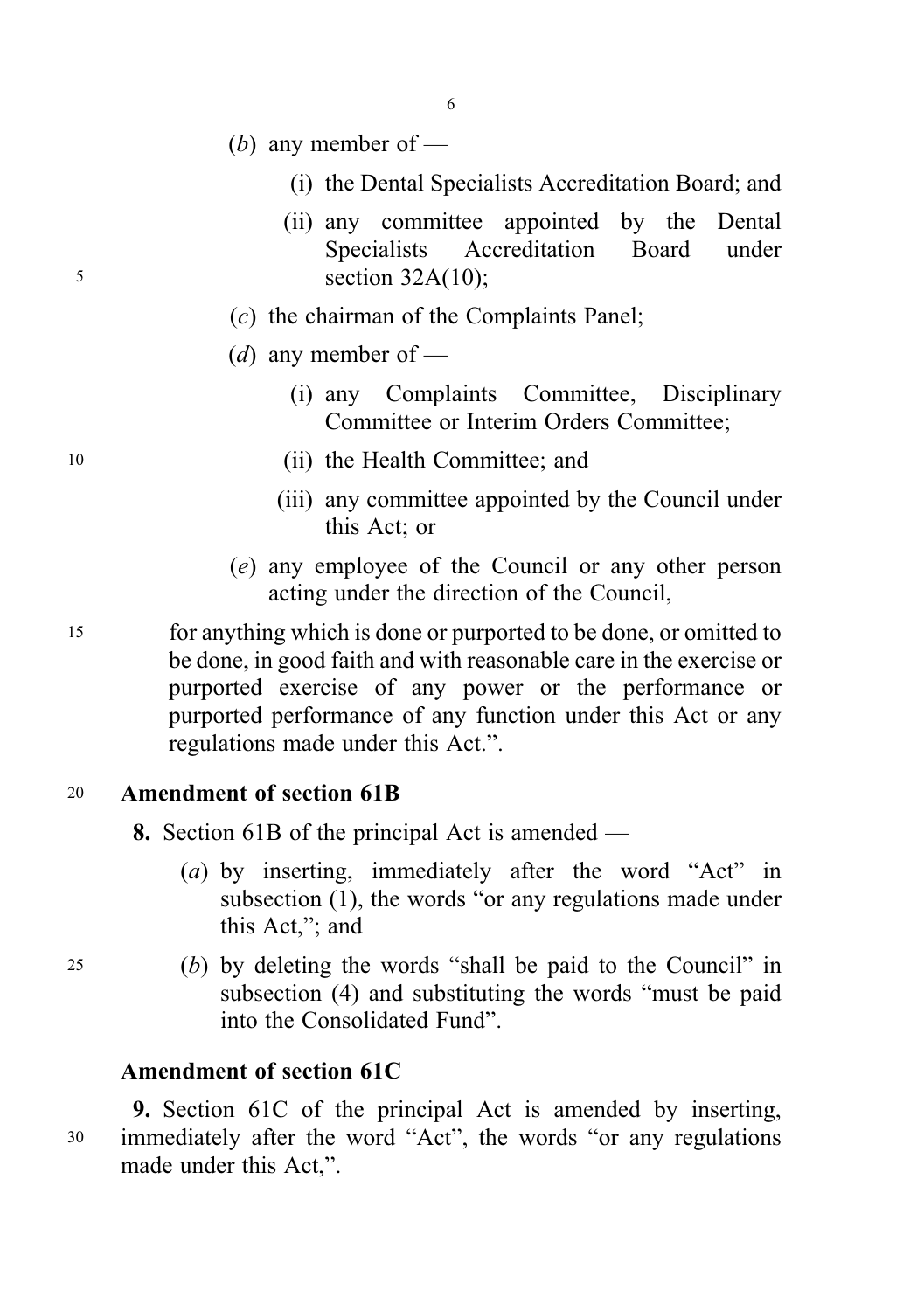### Amendment of section 61D

10. Section 61D of the principal Act is amended by renumbering the section as subsection (1) of that section, and by inserting immediately thereafter the following subsection:

"(2) The Minister may, in any order made under <sup>5</sup> subsection (1), make such saving or transitional provisions as may be necessary or expedient.".

#### Miscellaneous amendment

11. The principal Act is amended by deleting the words "section 14A(3) to (8)" in the following provisions and substituting  $10$ in each case the words "section  $14A(3)$  to  $(7)$ ":

Section  $42(1)(b)$ 

Section  $49A(1)(b)$ .

#### Saving and transitional provisions

12.—(1) Despite section 3, section 14 of the principal Act as in  $15$ force immediately before the date of commencement of section 3 continues to apply to a person who, before that date, has applied to be registered as a dentist with full registration in the Register of Dentists and whose application is pending, as if section 3 had not been enacted. 20

(2) Despite section 4, section 14A of the principal Act as in force immediately before the date of commencement of section 4 continues to apply to a person who, before that date, has applied to be registered as a dentist with conditional registration in the Register of Dentists and whose application is pending, as if section 4 had not been <sup>25</sup> enacted.

(3) For a period of 2 years after the date of commencement of any provision of this Act, the Minister may, by regulations, prescribe such additional provisions of a saving or transitional nature consequent on the enactment of that provision as the Minister may consider <sup>30</sup> necessary or expedient.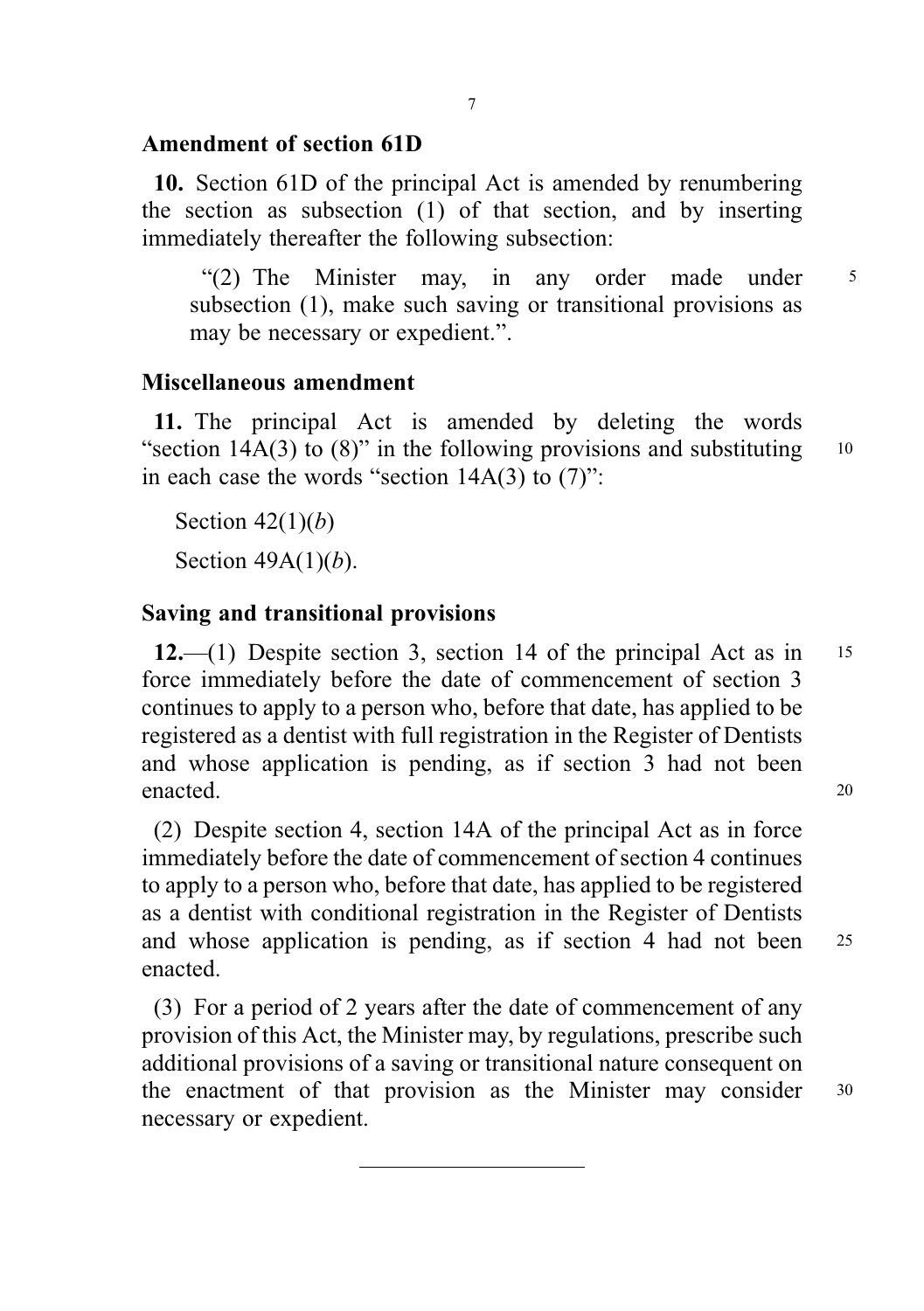#### EXPLANATORY STATEMENT

This Bill seeks to amend the Dental Registration Act (the Act) for the following main purposes:

- (a) to mandate that graduates who hold a foreign degree in dentistry pass a qualifying examination before they are granted conditional registration to practise as dentists in Singapore, so as to ensure that their competencies are aligned with the competencies of graduates holding a Singapore degree in dentistry;
- (b) to provide for payment of penalties and composition sums into the Consolidated Fund;
- (c) for better administration of the Act.

Clause 1 relates to the short title and commencement.

Clause 2 makes a consequential amendment to section  $13(1)(a)(i)(A)$  arising from the new section 14(3) (inserted by clause 3).

Clause 3 repeals and re-enacts section 14 to make provision for applications for full registration under section 14A(6) and to enable the Singapore Dental Council (the Council) to also have regard to the report of every fully registered dentist mentioned in section 14A(4) (as amended by clause 4) under whose supervision the applicant has worked when considering an application for full registration under section  $14A(6)$ . The clause further makes drafting refinements in the new section 14(1), (2) and (4) (adopted from the existing section 14(1), (2) and (3) respectively) for clarity.

Clause 4 amends section 14A to impose an additional requirement on persons with foreign degrees in dentistry as a prerequisite to the grant of conditional registration under the new subsection  $(1)(b)$  and  $(c)$  of that section to practise as dentists.

The new section  $14A(1)(b)(iii)$  makes it mandatory for a person who holds a foreign degree in dentistry from a university specified in the Schedule to the Act to pass a qualifying examination before the person may be registered as a dentist with conditional registration.

The new section  $14A(1)(c)(ii)$  makes it mandatory for a person who holds a foreign degree in dentistry that is not from a university specified in the Schedule to sit for and pass a qualifying examination before the person may be registered as a dentist with conditional registration. However, that person is eligible to sit for a qualifying examination only if the Council has permitted him or her to sit for the qualifying examination. For this purpose, the clause introduces a new section 14A(2) to set out the circumstances in which the Council may grant such permission.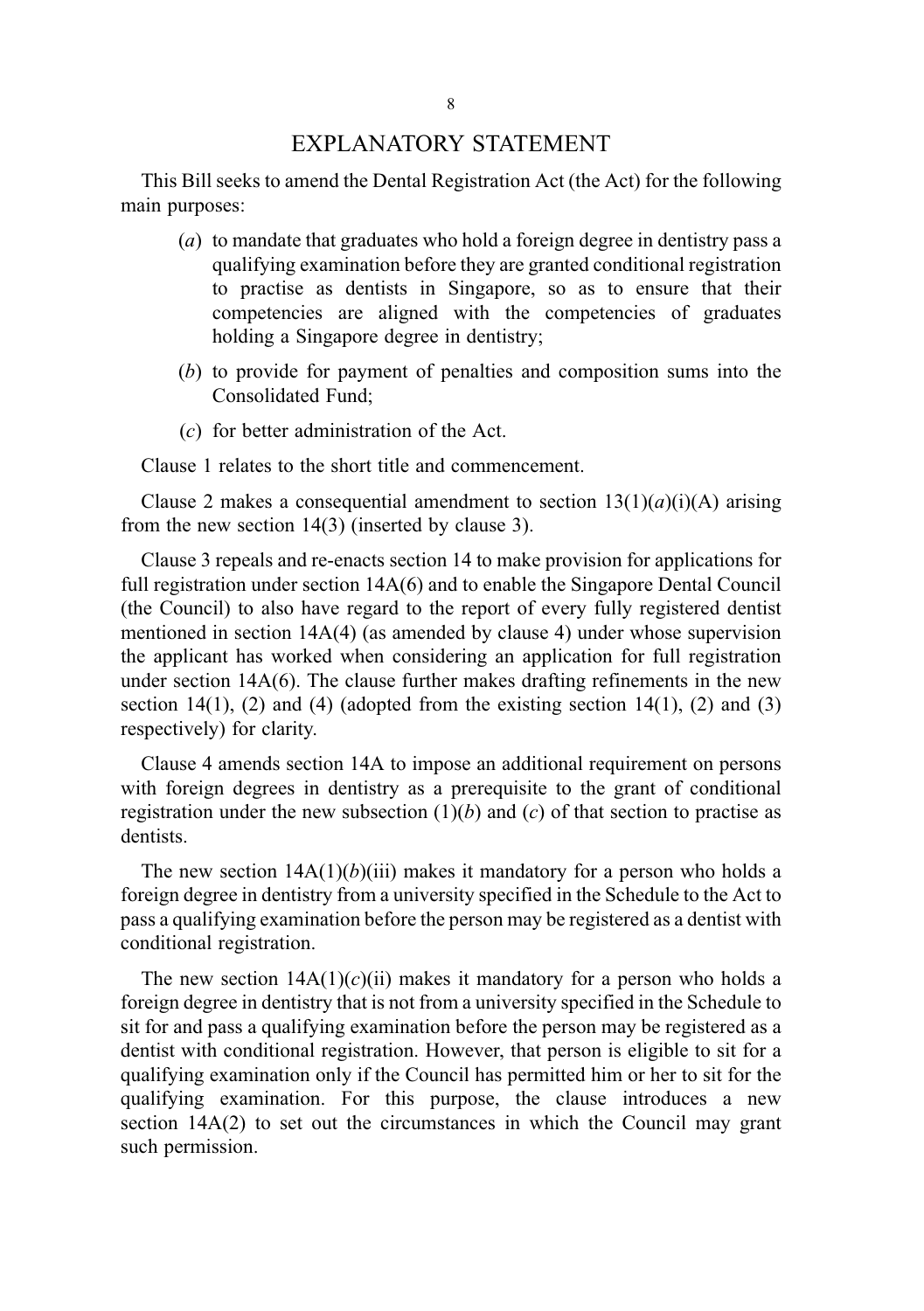The clause also amends section  $14A(4)(a)$  to provide for the supervision by one or more fully registered dentists approved by the Council and introduces a new subsection  $(4)(aa)$  to provide expressly that a direction by the Council under section 14A(3) may, in addition to the matters in subsection (4)(*a*) and (*b*), specify that the person's performance is subject to review by the fully registered dentist or dentists (as the case may be) mentioned in subsection  $(4)(a)$ .

The clause deletes section 14A(7) because the registration of a person who applies under section  $14A(6)$  is provided for under the new section  $14(3)$  (inserted by clause 3). With the deletion of section 14A(7), subsection (8) of section 14A is renumbered as subsection (7).

The clause also makes technical amendments to section 14A for clarity and easier readability.

Clause 5 amends section  $21A(5)$  to align with the language in the new section  $14A(1)(b)(iii)$  (inserted by clause 4).

Clause 6 amends section 54 to provide for the payment of penalties collected or recovered under the Act or any regulations made under the Act into the Consolidated Fund instead of the funds of the Council.

Clause 7 repeals and re-enacts section 58 to provide for protection from personal liability for the members of the Council, members of the Dental Specialists Accreditation Board (the Accreditation Board), the chairman of the Complaints Panel, members of any Complaints Committee, Disciplinary Committee, Interim Orders Committee and Health Committee, members of any committee appointed by the Council or the Accreditation Board under the Act, employees of the Council and any other person acting under the direction of the Council.

Clause 8 amends section 61B to provide for the payment of composition sums into the Consolidated Fund, and to clarify that the offences that can be prescribed as compoundable offences include offences under any regulations made under the Act.

Clause 9 amends section 61C to clarify that an offence mentioned in that section includes an offence under any regulations made under the Act.

Clause 10 amends section 61D to enable saving and transitional provisions to be made when amending the Schedule to the Act.

Clause 11 makes a miscellaneous amendment to sections 42 and 49A which is consequential to the deletion of section  $14A(7)$  by clause 4 and the renumbering of section  $14A(8)$ .

Clause 12 contains saving and transitional provisions.